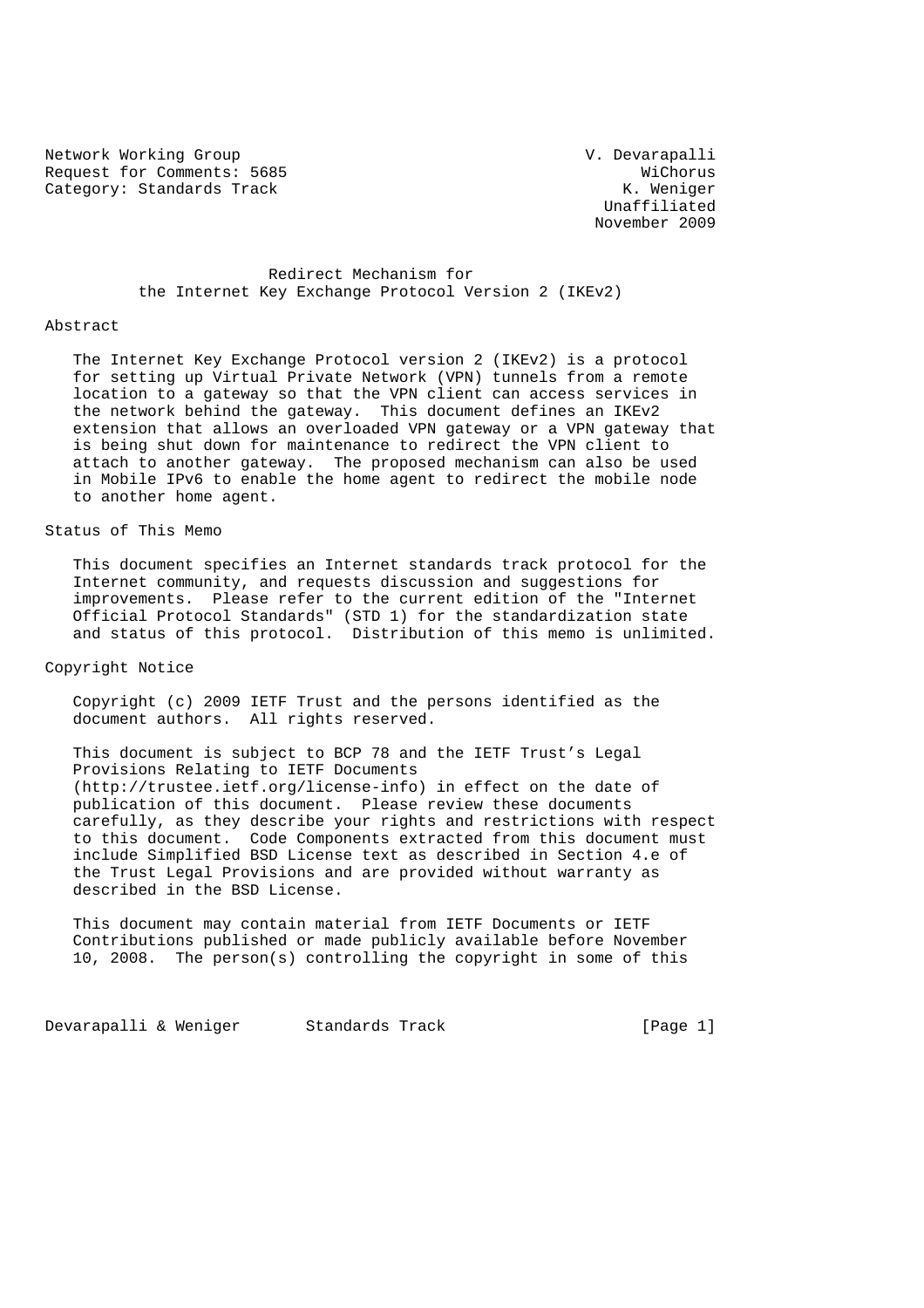material may not have granted the IETF Trust the right to allow modifications of such material outside the IETF Standards Process. Without obtaining an adequate license from the person(s) controlling the copyright in such materials, this document may not be modified outside the IETF Standards Process, and derivative works of it may not be created outside the IETF Standards Process, except to format it for publication as an RFC or to translate it into languages other than English.

Table of Contents

| $\mathcal{R}$  |                                                           |
|----------------|-----------------------------------------------------------|
|                | 4. Use of Anycast Addresses with the Redirect Mechanism 5 |
| 5 <sub>1</sub> |                                                           |
|                |                                                           |
| $7_{\odot}$    |                                                           |
| 8.             | Using the Redirect Mechanism with Mobile IPv6 8           |
| 9              |                                                           |
|                |                                                           |
|                |                                                           |
|                |                                                           |
|                | 10. Use of the Redirect Mechanism between IKEv2 Peers 12  |
|                |                                                           |
| 12             |                                                           |
|                |                                                           |
|                |                                                           |
|                |                                                           |
|                |                                                           |

## 1. Introduction

 IKEv2 [2] is used for setting up IPsec-based [7] VPNs. The IP address of the VPN gateway can be configured on the VPN client. But this does not scale well when the number of VPN gateways is large. Dynamic discovery of VPN gateways using DNS is quite widely used too. However, using DNS is not flexible when it comes to assigning a VPN gateway to the VPN client based on the load on the VPN gateways. The VPN client typically tries to connect to the IP address of the VPN gateway that appears first in the DNS response. If the VPN tunnel setup fails, then the VPN client tries to attach to the other VPN gateways returned in the DNS response.

 This document proposes a redirect mechanism for IKEv2 that enables a VPN gateway to redirect the VPN client to another VPN gateway, for example, based on the load condition. The redirect can be done during the IKE\_SA\_INIT or the IKE\_AUTH exchange. Gateway-initiated

Devarapalli & Weniger Standards Track [Page 2]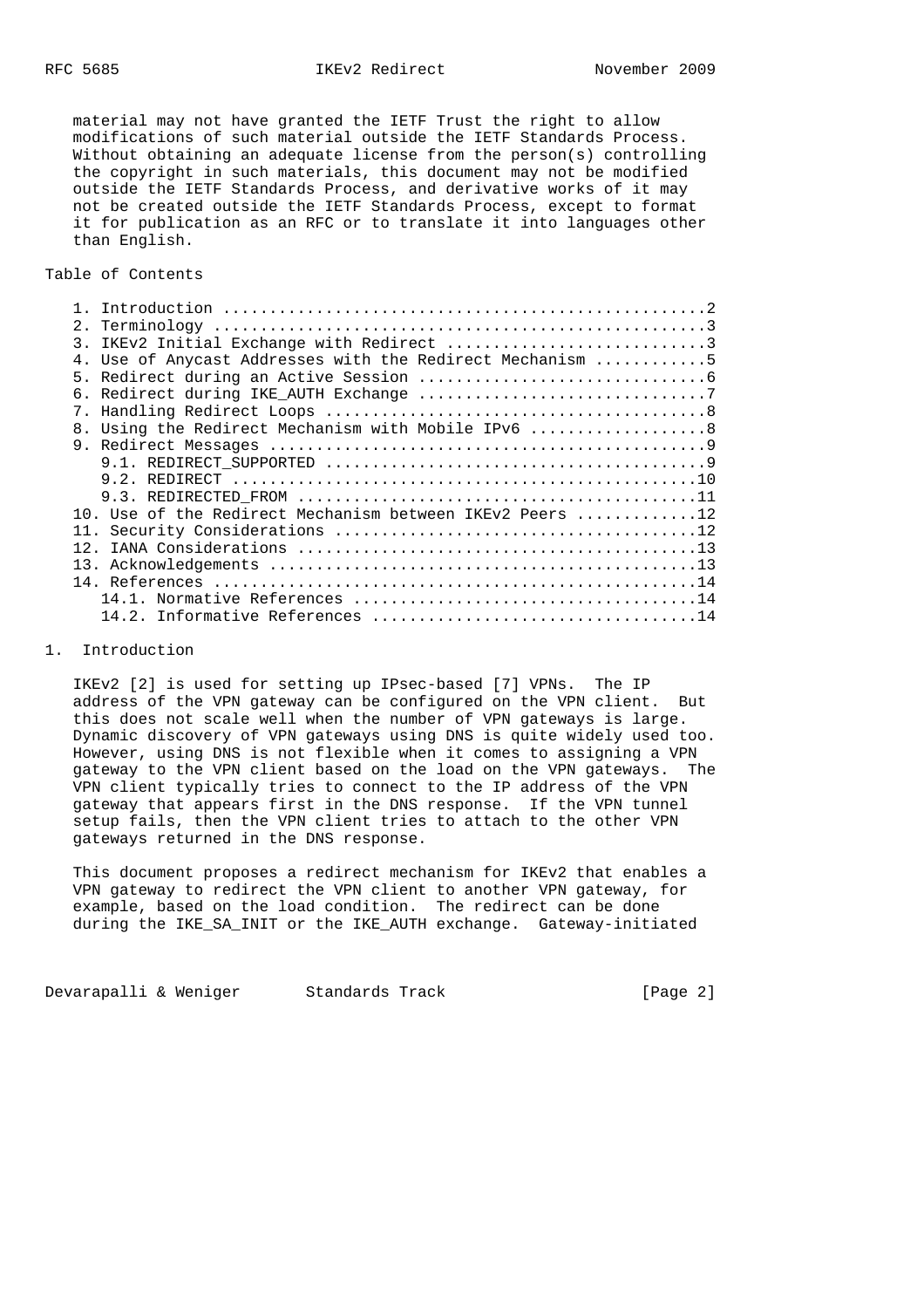redirect in the middle of a session is also supported. The redirect mechanism can also be used in conjunction with anycast addresses. In this case, an anycast address for the cluster of VPN gateways is stored in the DNS instead of a list of unicast IP addresses of the VPN gateways.

 The redirect can also happen because of administrative or optimal routing reasons. This document does not attempt to provide an exhaustive list of reasons for redirecting a VPN client to another VPN gateway.

2. Terminology

 The key words "MUST", "MUST NOT", "REQUIRED", "SHALL", "SHALL NOT", "SHOULD", "SHOULD NOT", "RECOMMENDED", "MAY", and "OPTIONAL" in this document are to be interpreted as described in [1].

3. IKEv2 Initial Exchange with Redirect

 This section describes the use of the redirect mechanism during the IKE\_SA\_INIT exchange. Gateway-initiated redirect during an active session and the use of redirect during IKE\_AUTH exchange are explained in subsequent sections.

 The VPN client indicates support for the IKEv2 redirect mechanism and its willingness to be redirected by including a REDIRECT\_SUPPORTED notification message in the initial IKE\_SA\_INIT request (see Section 9.1). The gateway MUST keep track of those clients that indicated support for the redirect mechanism and those that didn't.

 To redirect an IKEv2 session to another VPN gateway, the VPN gateway that initially received the IKE\_SA\_INIT request selects another VPN gateway (how the selection is made is beyond the scope of this document) and replies with an IKE\_SA\_INIT response containing a REDIRECT notification message (see Section 9.2). The notification includes information about the selected VPN gateway and the nonce data from the Ni payload in the IKE\_SA\_INIT request. If the IKE\_SA\_INIT request did not indicate support for the redirect mechanism, the responder MUST NOT send the REDIRECT payload to the VPN client. This is applicable to all REDIRECT scenarios described in this document.

 Note that when the IKE\_SA\_INIT response includes the REDIRECT notification, the exchange does not result in the creation of an IKE\_SA and the responder Security Parameter Index (SPI) will be zero.

Devarapalli & Weniger Standards Track [Page 3]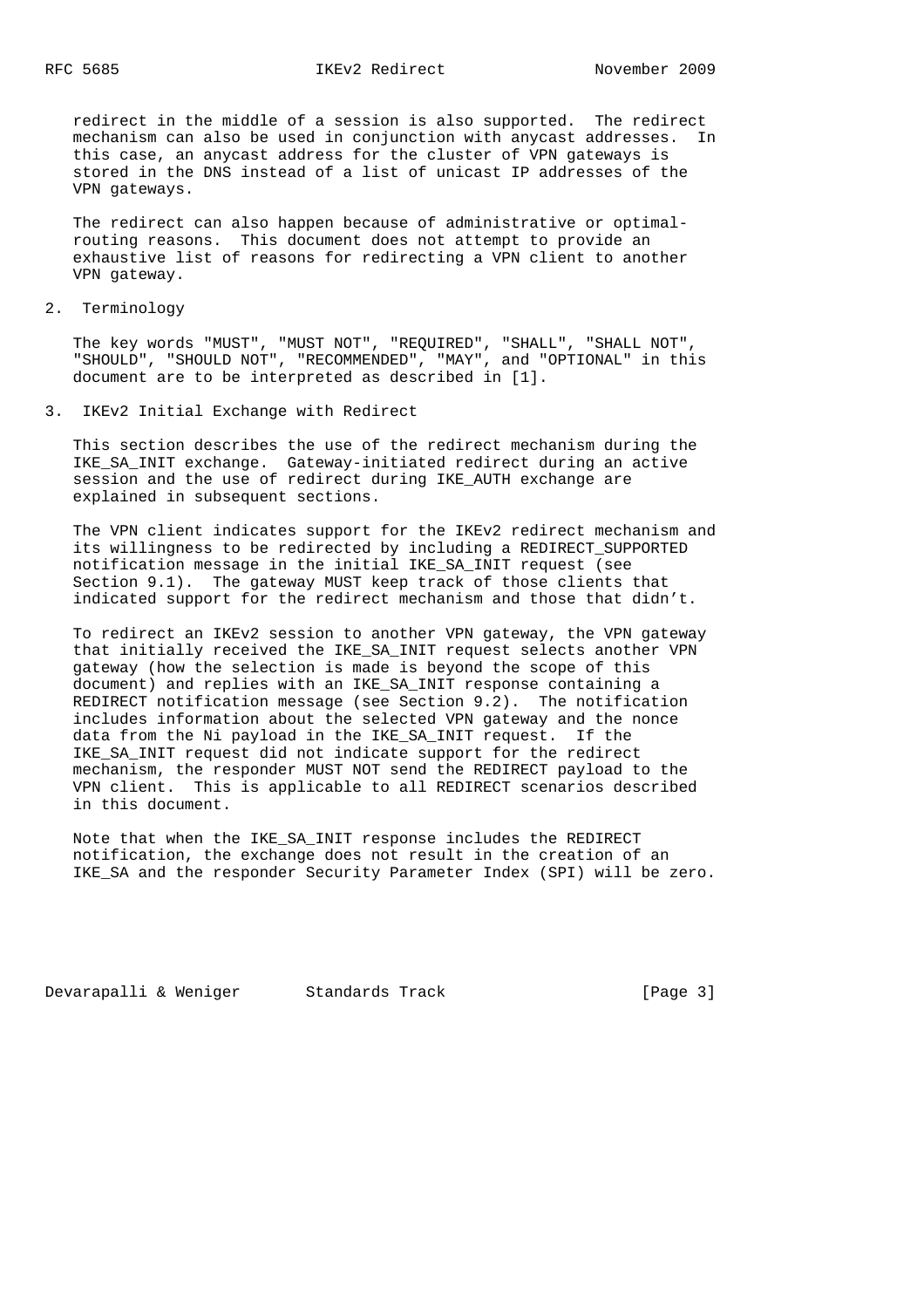Initiator Responder (initial VPN GW) --------- -------------------------

 (IP\_I:500 -> Initial\_IP\_R:500) HDR(A,0), SAi1, KEi, Ni, --> N(REDIRECT\_SUPPORTED)

> (Initial\_IP\_R:500 -> IP\_I:500)  $\leftarrow$  -- HDR(A,0), N(REDIRECT, New GW ID, Ni data)

 When the client receives the IKE\_SA\_INIT response, it MUST verify that the nonce data matches the value sent in the IKE\_SA\_INIT request. If the values do not match, the client MUST silently discard the response (and keep waiting for another response). This prevents certain denial-of-service (DoS) attacks on the initiator that could be caused by an attacker injecting IKE\_SA\_INIT responses with REDIRECT payloads.

 After verifying the nonce data, the client initiates a new IKE\_SA\_INIT exchange with the VPN gateway listed in the REDIRECT payload, provided this is allowed by its Peer Authorization Database (PAD) entries. In the IKE\_SA\_INIT exchange with the new VPN gateway, the client MUST include the REDIRECTED\_FROM payload (see Section 9.3). The VPN client includes the IP address of the original VPN gateway that redirected the client in the REDIRECTED\_FROM notification. The IKEv2 exchange then proceeds as it would have proceeded with the original VPN gateway.

 Initiator Responder (Selected VPN GW) --------- --------------------------- (IP\_I:500 -> IP\_R:500) HDR(A,0), SAi1, KEi, Ni, --> N(REDIRECTED\_FROM, Initial\_IP\_R)  $(IP R:500 -> IP I:500)$  <-- HDR(A,B), SAr1, KEr, Nr,[CERTREQ] (IP\_I:500 -> IP\_R:500) HDR(A,B), SK {IDi, [CERT,] [CERTREQ,] [IDr,]AUTH, SAi2, TSi, TSr} --> (IP\_R:500 -> IP\_I:500)  $\leftarrow -$  HDR(A,B), SK  $\{IDr, [CERT, ] AUTH,$ SAr2, TSi, TSr}

Devarapalli & Weniger Standards Track [Page 4]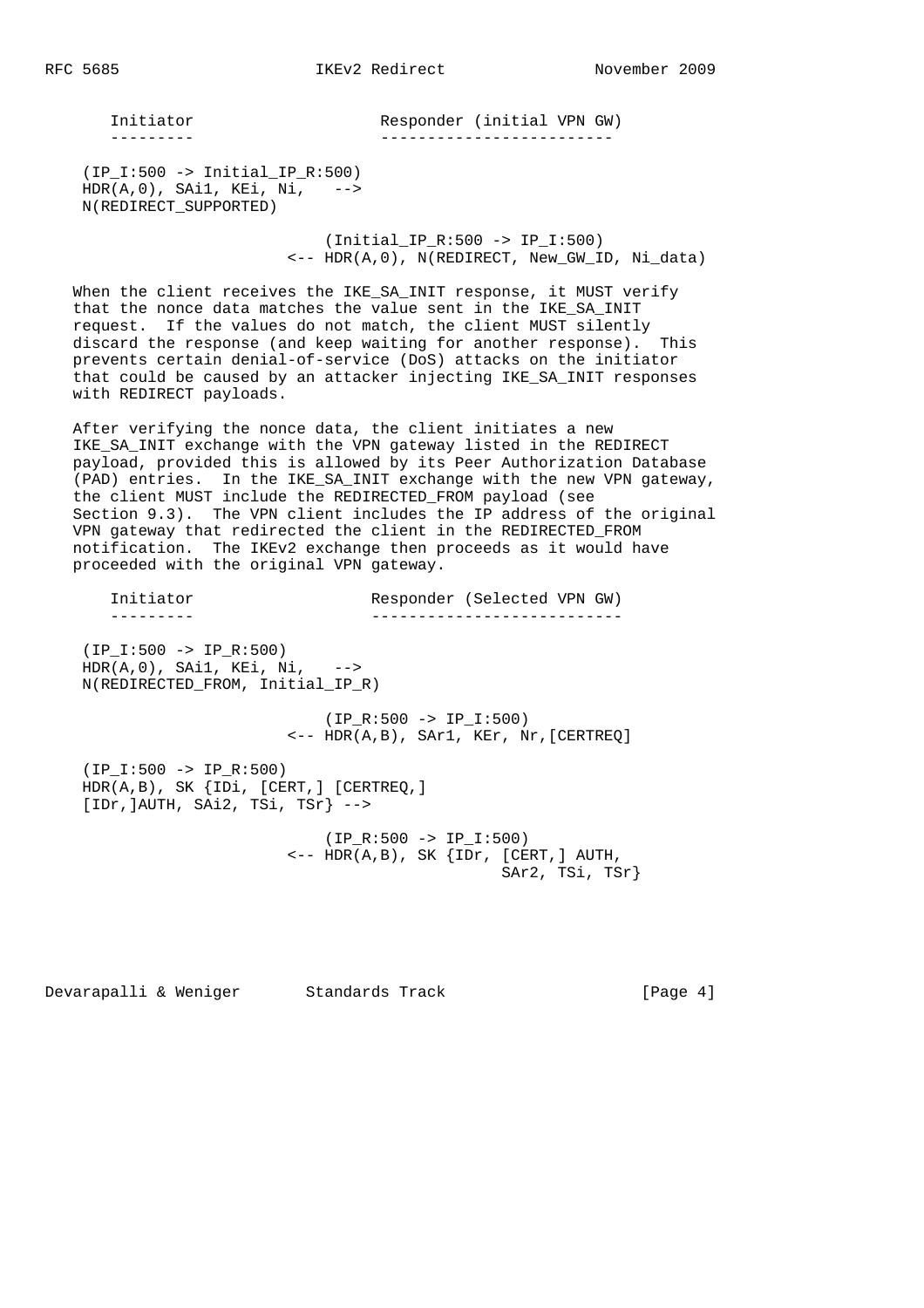The client MAY get redirected again by the new VPN gateway if the new VPN gateway also cannot serve the client. The client does not have to include the REDIRECT\_SUPPORTED payload again in the IKE\_SA\_INIT exchange with the new gateway after a redirect. The presence of the REDIRECT\_FROM payload in the IKE\_SA\_INIT exchange with the new gateway indicates to the new gateway that the client supports the redirect mechanism.

 When the client gets redirected, it MUST use the same Peer Authorization Database (PAD) and Security Policy Database (SPD) entries as it would have used with the original gateway. Receiving a redirect notification MUST NOT result in the modification of any PAD or SPD entries. In practice, this means the new gateway either has to use the same responder identity (IDr) as the original gateway, or both should be part of a group of responders that are authorized by the same PAD entry. See Section 4.4.3.1 of [7] on using DNS names to represent a group of peers in a PAD entry.

 This document allows the client to be redirected in several protocol states. In some of them, the gateway is already authenticated at the point of redirect; in others, it is not. We emphasize that the above rules regarding the identity of the new gateway and the PAD and SPD entries apply equally to all these scenarios.

4. Use of Anycast Addresses with the Redirect Mechanism

 Using anycast addresses will avoid the necessity of configuring a particular VPN gateway's IP address in the DNS. Instead, the anycast address that represents the group of VPN gateways is stored in the DNS. When the VPN client performs a DNS lookup for the VPN gateway, it receives the anycast address of the VPN gateway in the DNS response.

 If an anycast address is returned in response to the DNS resolution of a Fully Qualified Domain Name (FQDN), the VPN client sends the IKE SA INIT request to the anycast address. The REDIRECT SUPPORTED payload is included in the IKE\_SA\_INIT request sent to the anycast address. The IKE\_SA\_INIT request is routed to one of the VPN gateways that is part of the anycast group. The VPN gateway that receives the IKE\_SA\_INIT request responds with an IKE\_SA\_INIT reply from the anycast address.

Devarapalli & Weniger Standards Track (Page 5)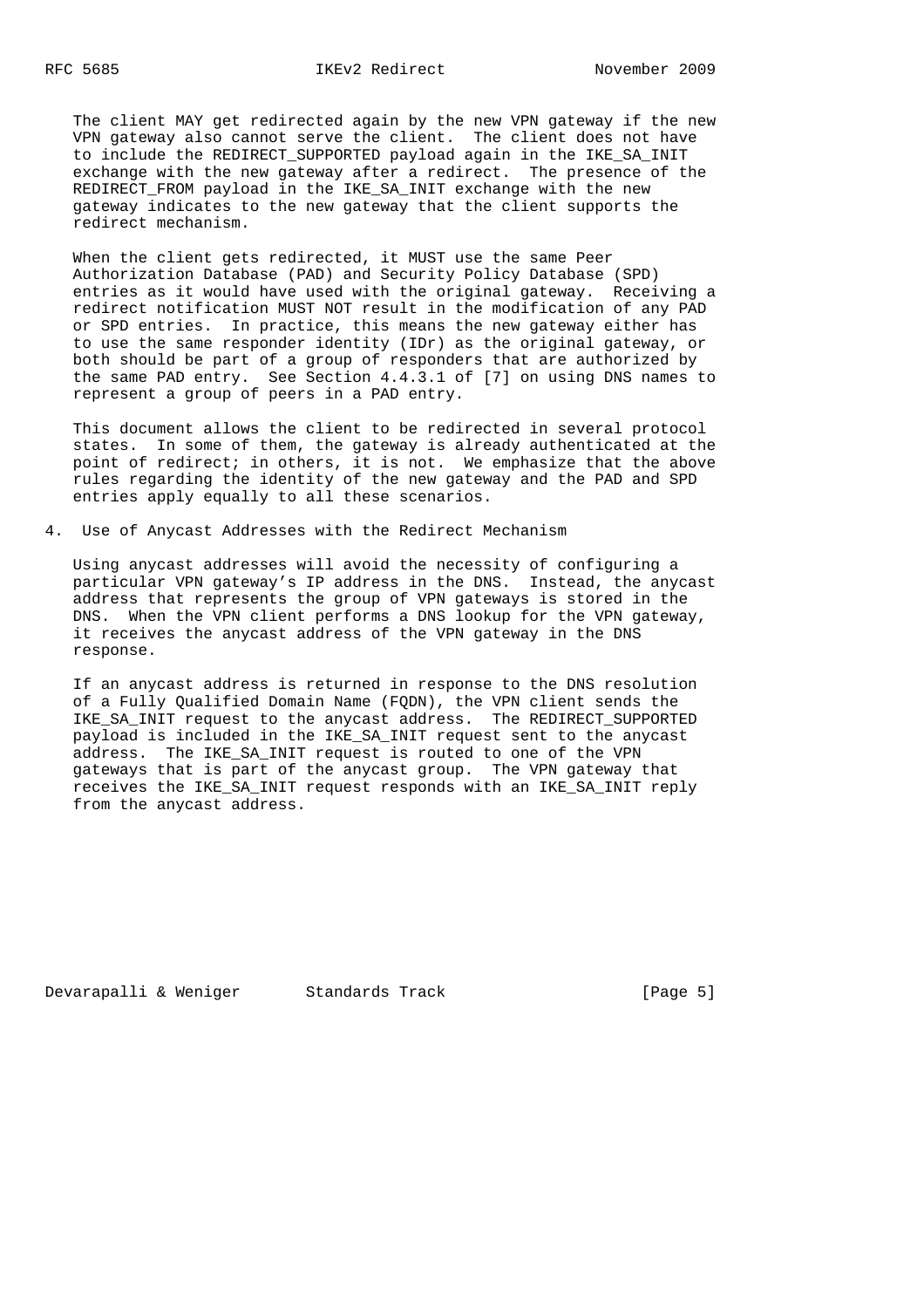Initiator Responder (any VPN GW) --------- -------------------------

 (IP\_I:500 -> ANYCAST:500) HDR(A,0), SAi1, KEi, Ni) --> N(REDIRECT\_SUPPORTED)

> (ANYCAST:500 -> IP\_I:500)  $\leftarrow$  -- HDR(A,0), N(REDIRECT, New GW ID, Ni data)

If the destination address on the IKE SA INIT request is an anycast address, the VPN gateway that received the IKE\_SA\_INIT request MUST include the REDIRECT payload to redirect the VPN client to a unicast address of one of the VPN gateways. The VPN gateway that received the IKE\_SA\_INIT request MAY redirect the client to its own unicast address if it is not overloaded.

The rest of the IKEv2 exchange is the same as described in Section 3.

5. Redirect during an Active Session

 The redirect mechanism may also be used by a VPN gateway to redirect the client to another VPN gateway in the middle of a session. To redirect a client, the gateway should send an INFORMATIONAL message with the REDIRECT Notify payload. The REDIRECT payload MUST carry information about the new VPN gateway. The gateway MUST NOT include any nonce data in the REDIRECT payload, since it is a gateway initiated redirect and is protected by the IKEv2 security association. When the client receives this message, it sends a response (usually empty) to the gateway. The gateway retransmits the redirect INFORMATIONAL message as described in [2], until it gets a response. The following illustrates the INFORMATIONAL message exchange for gateway-initiated redirect.

| Initiator (VPN client) |  |  | Responder (VPN GW)                                 |  |
|------------------------|--|--|----------------------------------------------------|--|
|                        |  |  |                                                    |  |
|                        |  |  | $\leftarrow$ - HDR, SK $\{N(REDIRECT, New_GWID)\}$ |  |

HDR, SK  $\{\}$  -->

 The INFORMATIONAL message exchange described above is protected by the existing IKEv2 SA between the client and the gateway.

 Once the client sends an acknowledgement to the gateway, it SHOULD delete the existing security associations with the old gateway by sending an INFORMATIONAL message with a DELETE payload. The gateway MAY also decide to delete the security associations without any

Devarapalli & Weniger Standards Track (Page 6)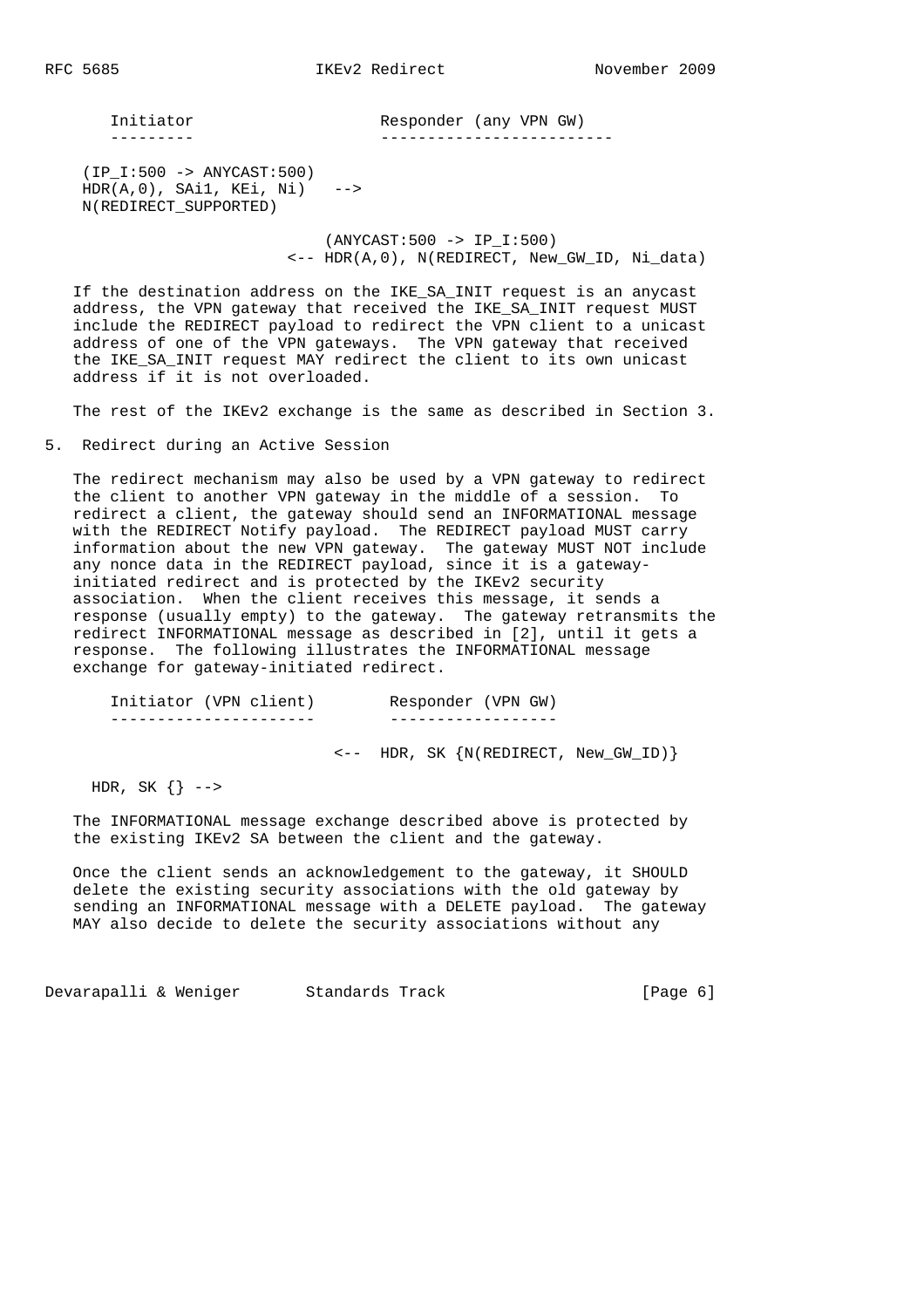signaling from the client, again by sending an INFORMATIONAL message with a DELETE payload; however, it should allow sufficient time for the client to set up the required security associations with the new security gateway. This time period should be configurable on the gateway.

6. Redirect during IKE\_AUTH Exchange

 If the gateway decides to redirect the client during the IKE\_AUTH exchange, based on the identity presented by the client in the IKE AUTH request message, it prevents the creation of a CHILD SA and sends the REDIRECT payload in the IKE\_AUTH response. The gateway MUST verify the client's AUTH payload before sending the REDIRECT payload, and the client MUST verify the gateway's AUTH payload before acting on the REDIRECT payload. Since the AUTH payloads were exchanged and successfully verified, the IKEv2 security association is valid. When the client receives the IKE\_AUTH response with the REDIRECT payload, it SHOULD delete the IKEv2 security association with the gateway by sending an INFORMATIONAL message with a DELETE payload.

| Initiator                                                                                                      | Responder (VPN GW)                                                            |
|----------------------------------------------------------------------------------------------------------------|-------------------------------------------------------------------------------|
|                                                                                                                |                                                                               |
| $(IP I:500 -> IP R:500)$<br>$HDR(A, 0)$ , $SAi1$ , $KEi$ , $Ni$ , $--$<br>N(REDIRECTED SUPPORTED)              |                                                                               |
|                                                                                                                | $(IP R:500 -> IP I:500)$<br>$\leftarrow$ - HDR(A,B), SAr1, KEr, Nr, [CERTREQ] |
| $(IP I:500 -> IP R:500)$<br>$HDR(A,B)$ , SK $\{IDi, [CERT, ] [CERTREQ, ]$<br>$[IDr,]AUTH, Shi2, TSi, TSr]$ --> |                                                                               |

 $(IP R:500 -> IP I:500)$  $\leftarrow$  -- HDR(A,B), SK  $\{IDr, [CERT, ] AUTH,$ N(REDIRECT, New\_GW\_ID)}

 In case the IKE\_AUTH exchange involves Extensible Authentication Protocol (EAP) authentication (as described in Section 2.16 of RFC 4306 [2]) or multiple authentication methods (as described in RFC 4739 [6]), the gateway may decide to redirect the client based on the interaction with the Authentication, Authorization, and Accounting (AAA) server or the external authentication server. In this case, the gateway MUST send the REDIRECT Notify payload in either the first or the last IKE\_AUTH response. The client and the gateway MUST verify the AUTH payloads as described above.

Devarapalli & Weniger Standards Track [Page 7]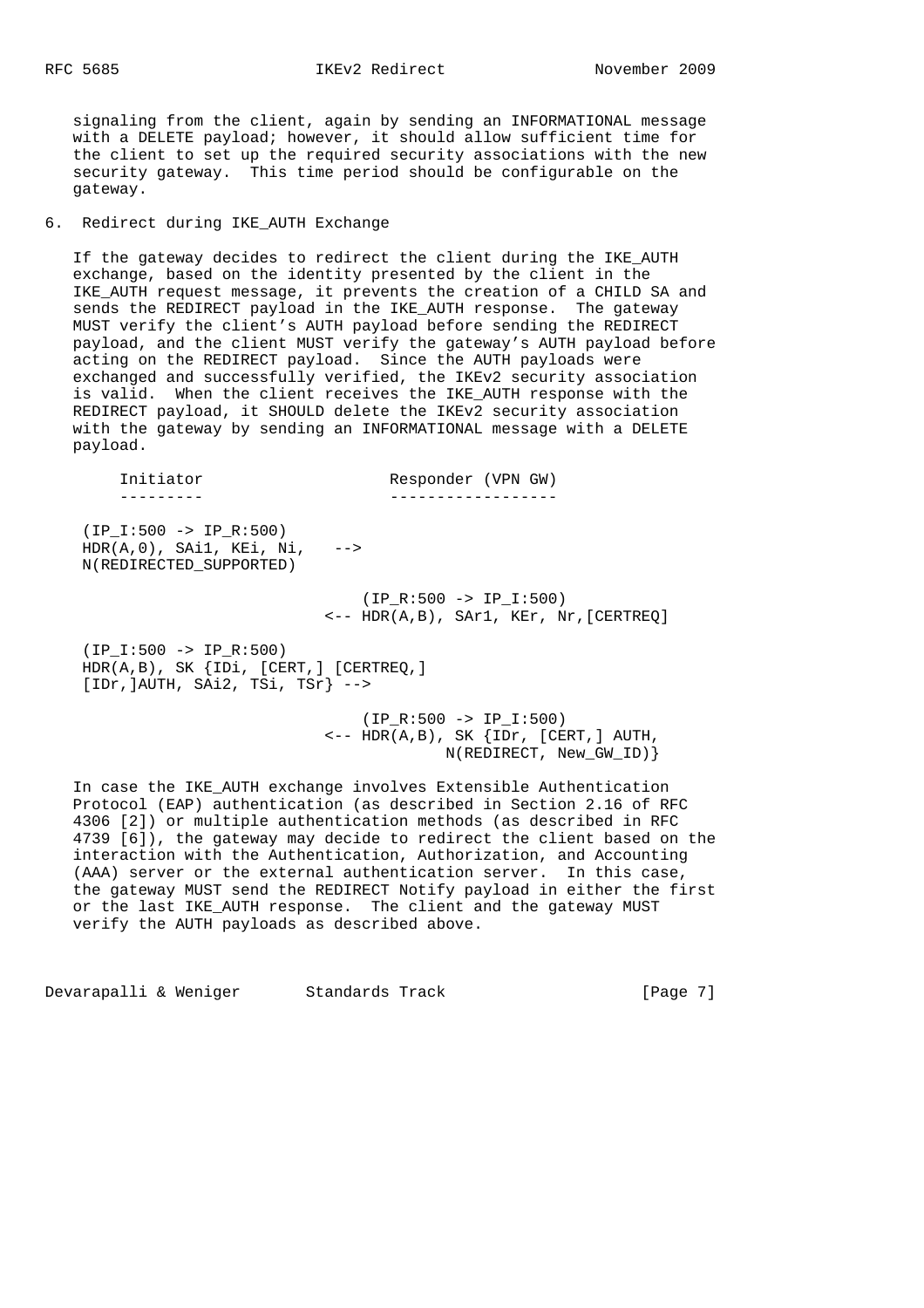When EAP is used, the gateway MAY also redirect the client based on the unauthenticated identity presented by the client in the first IKE AUTH exchange, itself. Since EAP is used as the authentication mechanism, the client does not include AUTH payload to authenticate its identity, but the server MUST still include its own AUTH payload, and the client MUST verify it. Note that the IKEv2 SA is not created in this case and the client does not have to explicitly delete the IKEv2 SA.

 In all of the cases above, the client MUST accept the REDIRECT notification only in the first IKE\_AUTH response or the last IKE\_AUTH response. It MUST NOT accept the REDIRECT notification in an intermediate IKE\_AUTH response.

7. Handling Redirect Loops

 The client could end up getting redirected multiple times in a sequence, either because of a wrong configuration or a DoS attack. The client could even end up in a loop with two or more gateways redirecting the client to each other. This could deny service to the client. To prevent this, the client SHOULD be configured to not accept more than a certain number of redirects (MAX\_REDIRECTS) within a short time period (REDIRECT\_LOOP\_DETECT\_PERIOD) for a particular IKEv2 SA setup. The default value for the MAX\_REDIRECTS configuration variable is 5. The default value for the REDIRECT\_LOOP\_DETECT\_PERIOD configuration variable is 300 seconds. Client implementations may allow these variables to be configured, depending on a specific deployment or system configuration.

8. Using the Redirect Mechanism with Mobile IPv6

 Mobile IPv6 [3] may use IKEv2 for mutual authentication between the mobile node and the home agent, for home address configuration, and for setting up security associations for protecting Mobile IPv6 signaling messages [4]. The IKEv2 exchange, if IKEv2 is used, precedes the exchange of Mobile IPv6 signaling messages. Therefore, the mechanism described in this document can also be used by a Mobile IPv6 home agent to redirect a mobile node to another home agent.

 There is a Home Agent Switch mechanism available for redirecting a mobile node to another home agent, described in [5]. The Home Agent Switch mechanism can only be used after the binding cache has been created at the home agent for the mobile node. The disadvantage with this is that quite a bit of state is created on the home agent before the mobile node can be redirected to another home agent. The mechanism described in this document can be used for redirecting a mobile node before any state related to the Mobile IPv6 binding is created on the home agent.

Devarapalli & Weniger Standards Track (Page 8)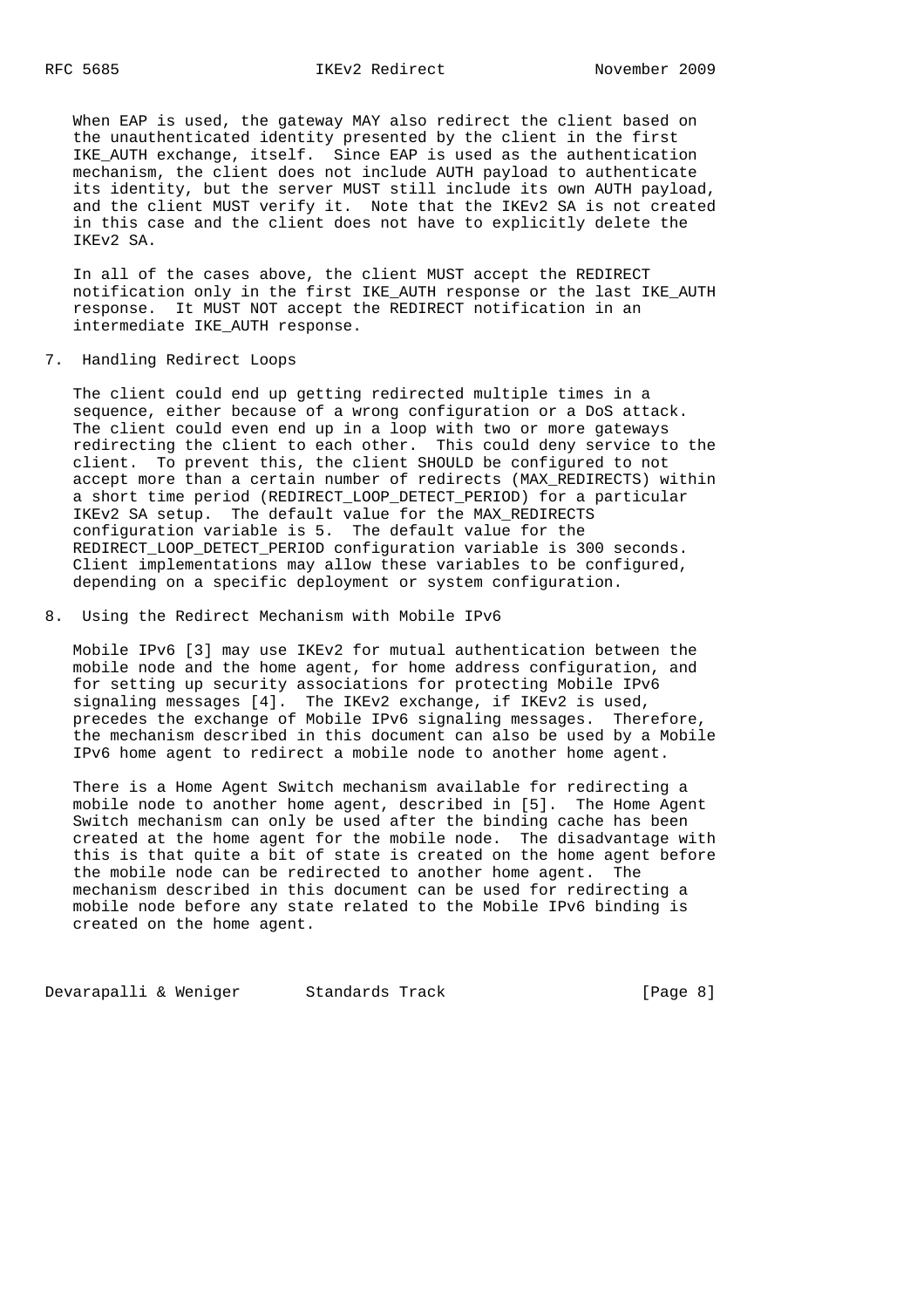#### RFC 5685 IKEv2 Redirect November 2009

 When running IKEv2 between a Mobile IPv6 mobile node (MN) and home agent (HA), redirecting the IKEv2 exchange to another HA is not enough; the Mobile IPv6 signaling also needs to be sent to the new HA address. The MN MAY treat the information received in the IKE\_SA\_INIT response in a similar way as it would treat HA discovery information received from other unauthenticated (and potentially untrustworthy) sources (such as DNS lookups not protected with DNS Security (DNSSEC)). However, if the MN has authenticated information about its home agent, it MUST NOT be updated based on the IKE\_SA\_INIT response.

 If the REDIRECT notification is received during the IKE\_AUTH exchange (after the HA has been authenticated; see Section 6), the MN MAY pass the new address to Mobile IPv6 and treat it in a similar fashion as information from the Home Agent Switch message [5].

 Gateway-initiated REDIRECT notifications exchanged in INFORMATIONAL exchanges (see Section 5) MUST NOT result in updating any Mobile IPv6 state. In such cases, the Home Agent Switch message specified in [5] is used instead.

## 9. Redirect Messages

## 9.1. REDIRECT SUPPORTED

 The REDIRECT\_SUPPORTED payload is included in the initial IKE\_SA\_INIT request by the initiator to indicate support for the IKEv2 redirect mechanism described in this document.

|                                       | 0 1 2 3 4 5 6 7 8 9 0 1 2 3 4 5 6 7 8 9 0 1 2 3 4 5 6 7 8 9 0 1 |  |
|---------------------------------------|-----------------------------------------------------------------|--|
|                                       |                                                                 |  |
| Next Payload   C   RESERVED           | Payload Length                                                  |  |
|                                       |                                                                 |  |
| $ $ Protocol ID(=0) SPI Size (=0) $ $ | Notify Message Type                                             |  |
|                                       |                                                                 |  |

 The 'Next Payload', 'Payload Length', 'Protocol ID', 'SPI Size', and 'Notify Message Type' fields are the same as described in Section 3.10 of [2]. The 'SPI Size' field MUST be set to 0 to indicate that the SPI is not present in this message. The 'Protocol ID' MUST be set to 0, since the notification is not specific to a particular security association.

 The 'Payload Length' field is set to the length in octets of the entire payload, including the generic payload header. The 'Notify Message Type' field is set to indicate the REDIRECT\_SUPPORTED payload (16406).

Devarapalli & Weniger Standards Track [Page 9]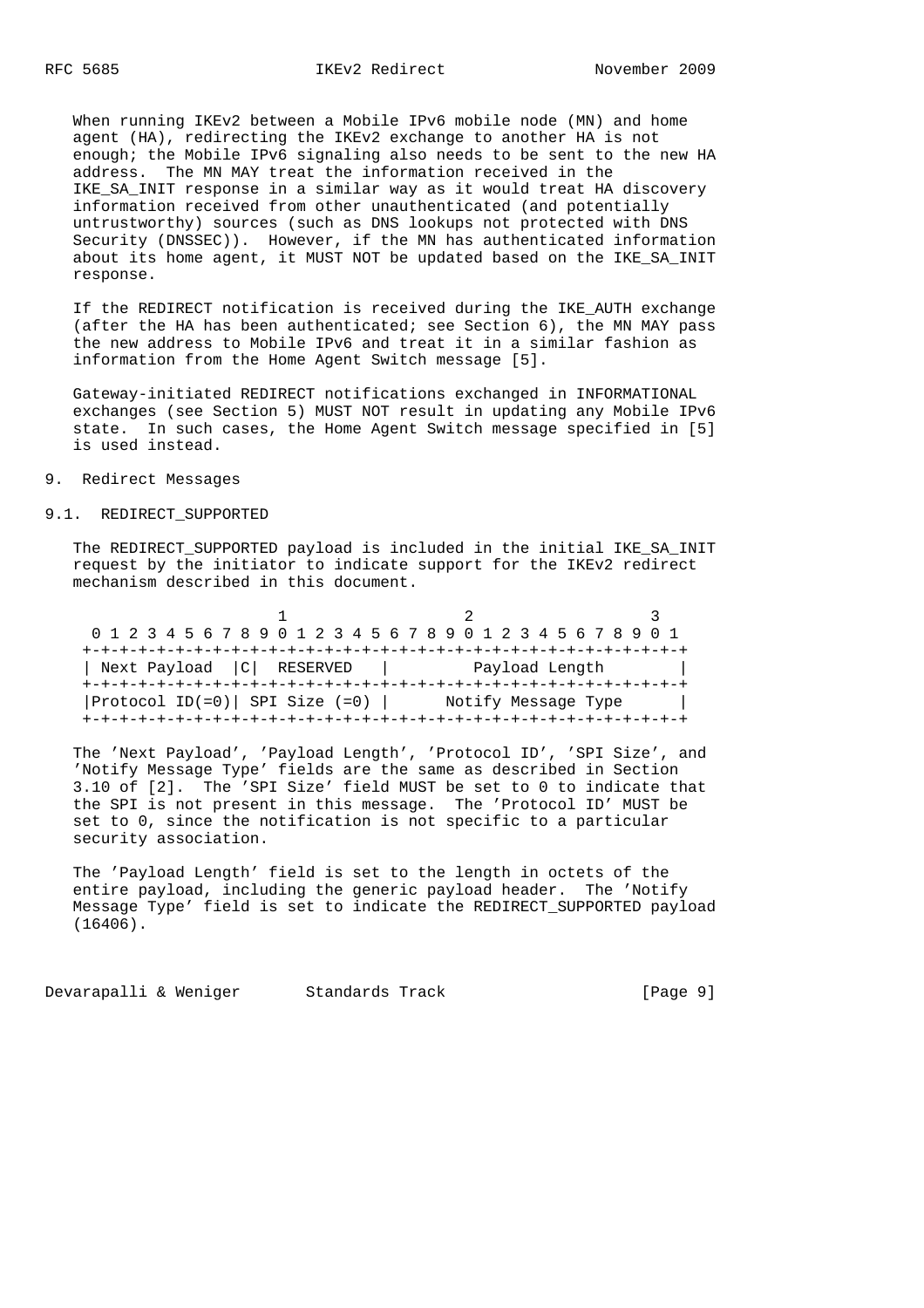# 9.2. REDIRECT

 When the responder wants to redirect the initiator to another VPN gateway, the REDIRECT payload is included in either an IKE\_SA\_INIT response from the responder or an INFORMATIONAL message from the responder. The message includes the new responder's IP address or DNS name.

1 2 3 0 1 2 3 4 5 6 7 8 9 0 1 2 3 4 5 6 7 8 9 0 1 2 3 4 5 6 7 8 9 0 1 +-+-+-+-+-+-+-+-+-+-+-+-+-+-+-+-+-+-+-+-+-+-+-+-+-+-+-+-+-+-+-+-+ | Next Payload |C| RESERVED | Payload Length | +-+-+-+-+-+-+-+-+-+-+-+-+-+-+-+-+-+-+-+-+-+-+-+-+-+-+-+-+-+-+-+-+  $|$  Protocol ID(=0) | SPI Size (=0) | Notify Message Type | +-+-+-+-+-+-+-+-+-+-+-+-+-+-+-+-+-+-+-+-+-+-+-+-+-+-+-+-+-+-+-+-+ | GW Ident Type | GW Ident Len | | +-+-+-+-+-+-+-+-+-+-+-+-+-+-+-+-+ ˜ New Responder GW Identity | | +-+-+-+-+-+-+-+-+-+-+-+-+-+-+-+-+-+-+-+-+-+-+-+-+-+-+-+-+-+-+-+-+ | | ˜ Nonce Data ˜ | | +-+-+-+-+-+-+-+-+-+-+-+-+-+-+-+-+-+-+-+-+-+-+-+-+-+-+-+-+-+-+-+-+

 The 'Next Payload', 'Payload Length', 'Protocol ID', 'SPI Size', and 'Notify Message Type' fields are the same as described in Section 3.10 of [2]. The 'SPI Size' field MUST be set to 0 to indicate that the SPI is not present in this message. The 'Protocol ID' MUST be set to 0, since the notification is not specific to a particular security association.

 The 'Payload Length' field is set to the length in octets of the entire payload, including the generic payload header. The 'Notify Message Type' field is set to indicate the REDIRECT payload (16407). The 'GW Identity Type' field indicates the type of information that is sent to identify the new VPN gateway. The following values are valid in the REDIRECT payload.

1 - IPv4 address of the new VPN gateway

- 2 IPv6 address of the new VPN gateway
- 3 FQDN of the new VPN gateway

Devarapalli & Weniger Standards Track [Page 10]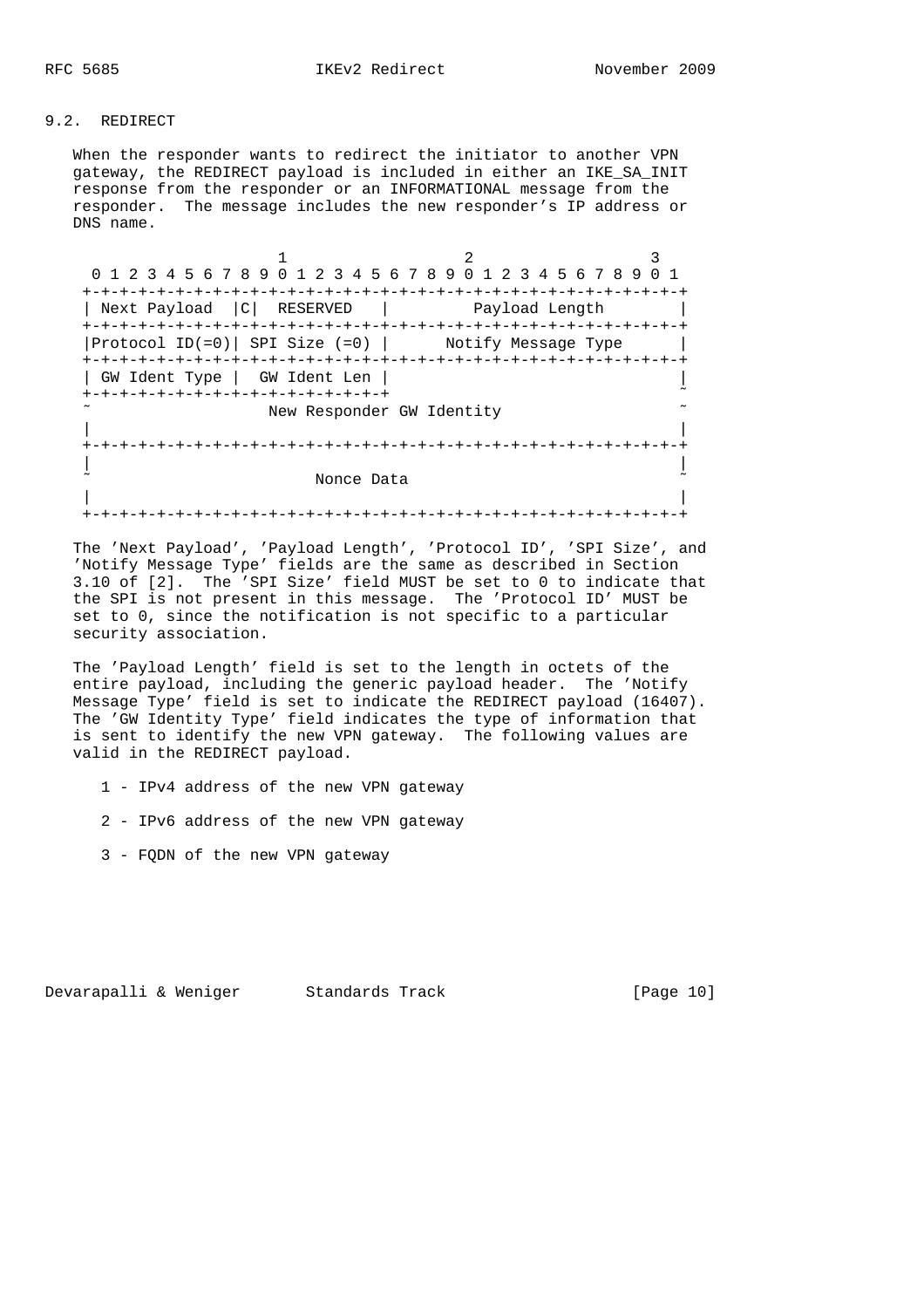The 'GW Ident Len' field is set to the length of the gateway identity information. The identity of the new VPN gateway is carried in the 'New Responder GW Identity' field. The IPv4 address, the IPv6 address, or the FQDN of the new VPN gateway MUST be encoded as described in Section 3.5 of [2].

 The 'Nonce Data' field carries the nonce data from the Ni payload sent by the initiator. The size of the nonce MUST be between 16 and 256 bytes, as described in Section 3.9 of [2]. The 'Nonce Data' field is present in the REDIRECT payload only when the REDIRECT payload is sent in the IKE\_SA\_INIT response message. It MUST NOT be included in the REDIRECT payload if sent in an IKE\_AUTH response or in a gateway-initiated redirect message.

# 9.3. REDIRECTED FROM

 The REDIRECTED\_FROM Notify payload is included in the IKE\_SA\_INIT request from the initiator to the new VPN gateway to indicate the IP address of the original VPN gateway that redirected the initiator. The original VPN gateway's IP address is included in the message. If the IKE\_SA\_INIT request was sent to any anycast address (see Section 4), then the anycast address is included in the message. This payload also serves the purpose of indicating support for the redirect mechanism to the new VPN gateway after a redirect.

|                                                           | 0 1 2 3 4 5 6 7 8 9 0 1 2 3 4 5 6 7 8 9 0 1 2 3 4 5 6 7 8 9 0 1 |
|-----------------------------------------------------------|-----------------------------------------------------------------|
|                                                           |                                                                 |
| Next Payload  C  RESERVED                                 | Payload Length                                                  |
|                                                           |                                                                 |
| $ $ Protocol ID(=0)   SPI Size (=0)   Notify Message Type |                                                                 |
|                                                           |                                                                 |
| GW Ident Type   GW Ident Len                              |                                                                 |
| +-+-+-+-+-+-+-+-+-+-+-+-+-+-+-+-+-+                       |                                                                 |
|                                                           | Original Responder GW Identity                                  |
|                                                           |                                                                 |
|                                                           |                                                                 |

 The 'Next Payload', 'Payload Length', 'Protocol ID', 'SPI Size', and 'Notify Message Type' fields are the same as described in Section 3.10 of [2]. The 'SPI Size' field MUST be set to 0 to indicate that the SPI is not present in this message. The 'Protocol ID' MUST be set to 0, since the notification is not specific to a particular security association.

 The 'Payload Length' field is set to the length in octets of the entire payload, including the generic payload header. The 'Notify Message Type' field is set to indicate the REDIRECTED\_FROM payload

Devarapalli & Weniger Standards Track [Page 11]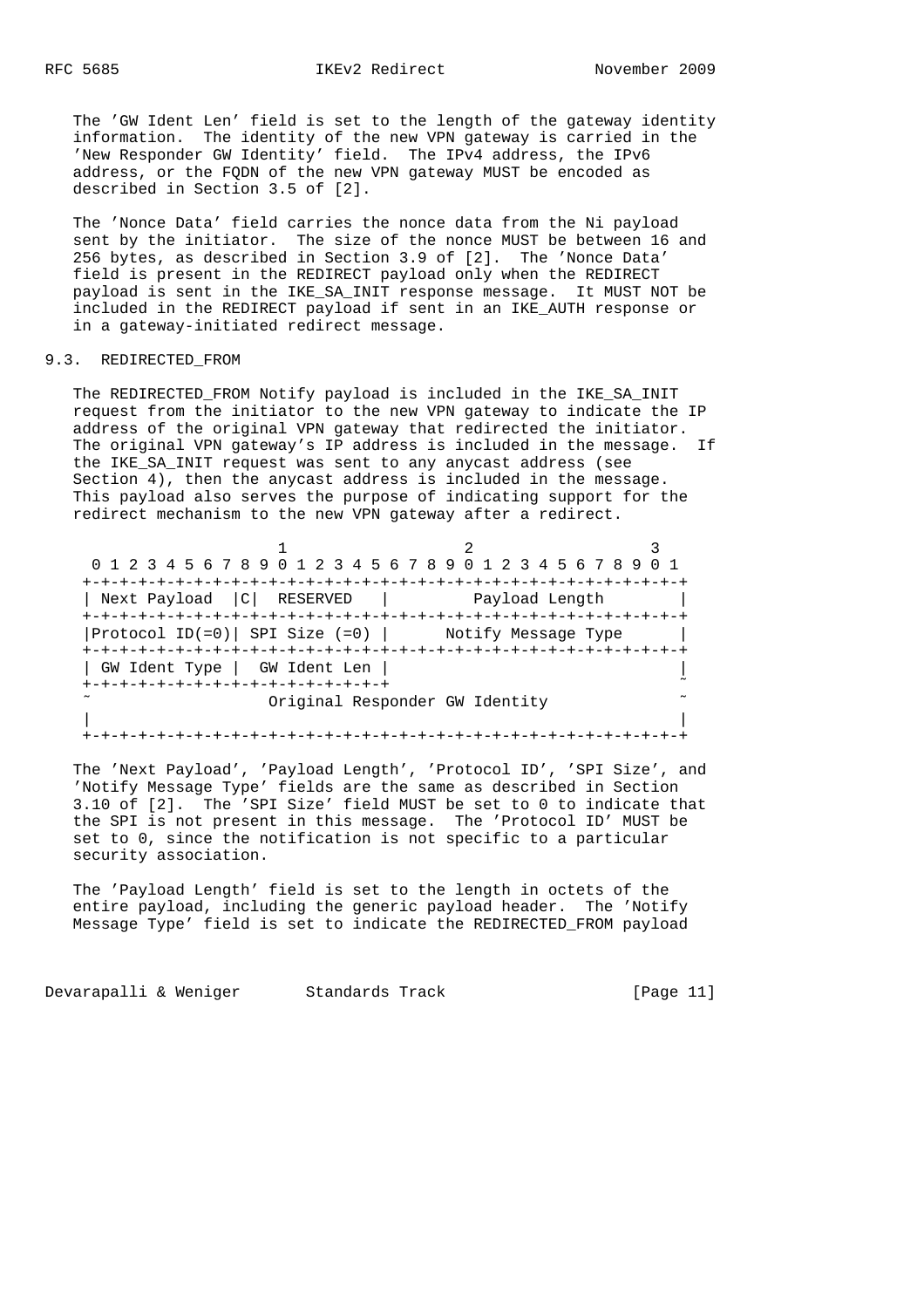(16408). The 'GW Identity Type' field indicates the type of information that is sent to identify the new VPN gateway. The following values are valid in the REDIRECTED\_FROM payload.

1 - IPv4 address of the original VPN gateway

2 - IPv6 address of the original VPN gateway

 The 'GW Ident Len' field is set to the length of the gateway identity information. The identity of the original VPN gateway is carried in the 'Original Responder GW Identity' field.

#### 10. Use of the Redirect Mechanism between IKEv2 Peers

 The redirect mechanism described in this document is mainly intended for use in client-gateway scenarios. However, the mechanism can also be used between any two IKEv2 peers. But this protocol is asymmetric, meaning that only the original responder can redirect the original initiator to another server.

# 11. Security Considerations

 An eavesdropper on the path between a VPN client and server may send a redirect to the client upon receiving an IKE\_SA\_INIT message from this client. This is no problem regarding DoS attacks for the VPN connection, since an on-path-attacker can as well drop the IKE\_SA\_INIT requests to prevent VPN access for the client. But an eavesdropper on the path between VPN client and server can redirect a large number of clients to a victim, which is then flooded with IKE\_SA\_INIT requests. Flooding only happens if many clients initiate IKEv2 exchange at almost the same time, which is considered a rare event. However, this may happen if a home agent / VPN server is shutdown for maintenance and all clients need to re-establish VPN connections with another home agent / VPN server, or if the on-path attacker forces all IPsec security associations to expire by dropping all received IKEv2 messages.

 The use of the REDIRECTED\_FROM payload is intended to discourage a rogue VPN gateway from redirecting a large number of VPN clients to a particular VPN gateway. It does not prevent such a DoS attack.

 The redirect mechanism MUST NOT update any state on the client apart from the VPN gateway information. When used with Mobile IPv6, care must be taken to ensure that the home agent information that the mobile node has configured is not modified wrongly by the redirect message.

Devarapalli & Weniger Standards Track [Page 12]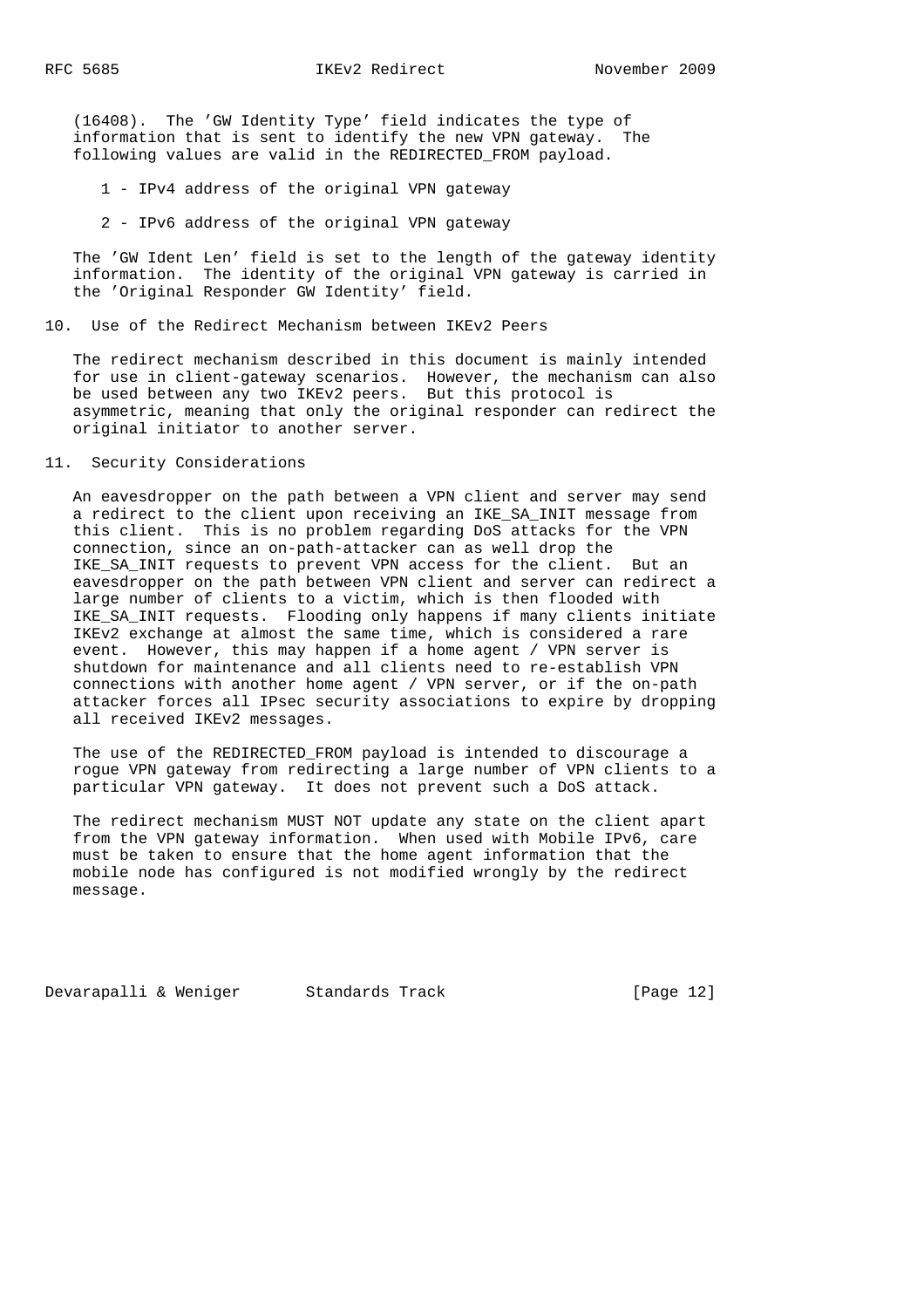Redirecting based on the unauthenticated identities from the client might leak out information about the user when an active attacker, pretending to be a VPN client, can get information on the gateway to which the real user was redirected. If redirection is based on some internal information of the user, it might leak information (that might not be available otherwise) about the user to the attacker. To prevent these kinds of attacks, redirection based on unauthenticated IDs should be avoided and should be done only after the client has also authenticated itself.

#### 12. IANA Considerations

 This document defines three new IKEv2 Notify Message Types, as described in Section 9. The three Notify Message Types have been assigned the following values:

16406 - REDIRECT\_SUPPORTED

16407 - REDIRECT

16408 - REDIRECTED\_FROM

 This document creates a new namespace called the "Gateway Identity Type". This is used to indicate the type of information regarding the VPN gateway that is carried in the REDIRECT (Section 9.2) and REDIRECTED\_FROM (Section 9.3) Notify payloads. The following values have been assigned.

- 1 IPv4 address of the VPN gateway
- 2 IPv6 address of the VPN gateway
- 3 FQDN of the VPN gateway

 Value '0' is reserved. Values 4-240 are unassigned. New values can be allocated by Expert Review [8]. Values 241-255 are set aside for private use. A specification that extends this registry MUST also mention which of the new values are valid in which Notify payload.

#### 13. Acknowledgements

 The use of anycast addresses with IKEv2 was first proposed by K. Weniger and F. Dupont in the context of home agent assignment in Mobile IPv6 / Network Mobility (NEMO) bootstrapping. It was then added to an early version of [4] and later removed before the RFC was published. The authors of RFC 5026 are acknowledged.

Devarapalli & Weniger Standards Track [Page 13]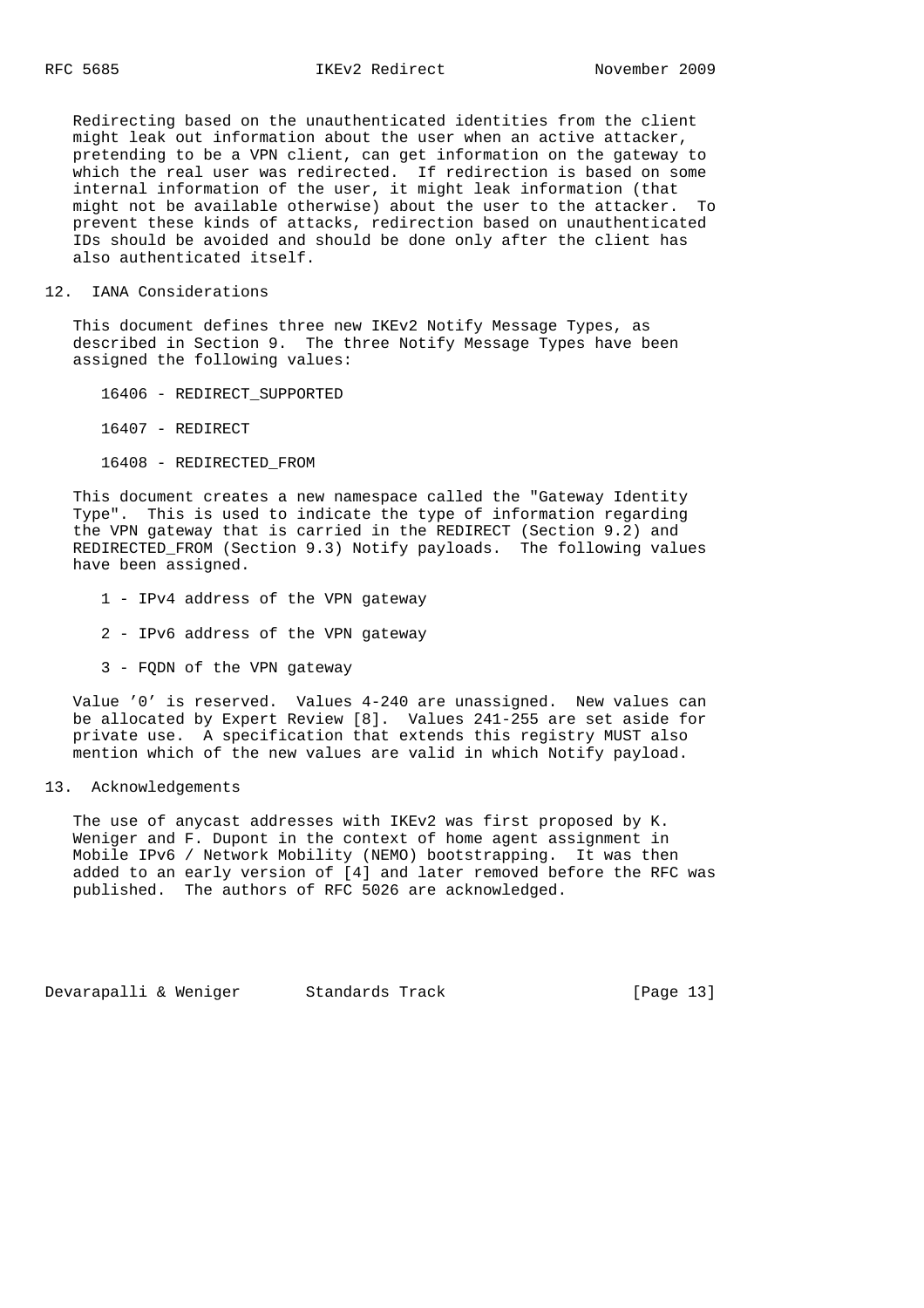Thanks to Pasi Eronen, with whom the solution described in this document was extensively discussed. Thanks to Tero Kivinen for suggesting the use of the REDIRECTED\_FROM payload and other comments that helped improve the document. The authors would also like to thank Yaron Sheffer, Sunil Kumar, Fan Zhao, Yoav Nir, Richard Graveman, Kanagavel Rajan, Srini Addepalli, Raj Singh, and Arnaud Ebalard for their reviews and comments.

- 14. References
- 14.1. Normative References
	- [1] Bradner, S., "Key words for use in RFCs to Indicate Requirement Levels", BCP 14, RFC 2119, March 1997.
	- [2] Kaufman, C., "Internet Key Exchange (IKEv2) Protocol", RFC 4306, December 2005.
- 14.2. Informative References
	- [3] Johnson, D., Perkins, C., and J. Arkko, "Mobility Support in IPv6", RFC 3775, June 2004.
	- [4] Giaretta, G., Kempf, J., and V. Devarapalli, "Mobile IPv6 Bootstrapping in Split Scenario", RFC 5026, October 2007.
	- [5] Haley, B., Devarapalli, V., Deng, H., and J. Kempf, "Mobility Header Home Agent Switch Message", RFC 5142, January 2008.
	- [6] Eronen, P. and J. Korhonen, "Multiple Authentication Exchanges in the Internet Key Exchange (IKEv2) Protocol", RFC 4739, November 2006.
	- [7] Kent, S. and K. Seo, "Security Architecture for the Internet Protocol", RFC 4301, December 2005.
	- [8] Narten, T. and H. Alvestrand, "Guidelines for Writing an IANA Considerations Section in RFCs", BCP 26, RFC 5226, May 2008.

Devarapalli & Weniger Standards Track [Page 14]